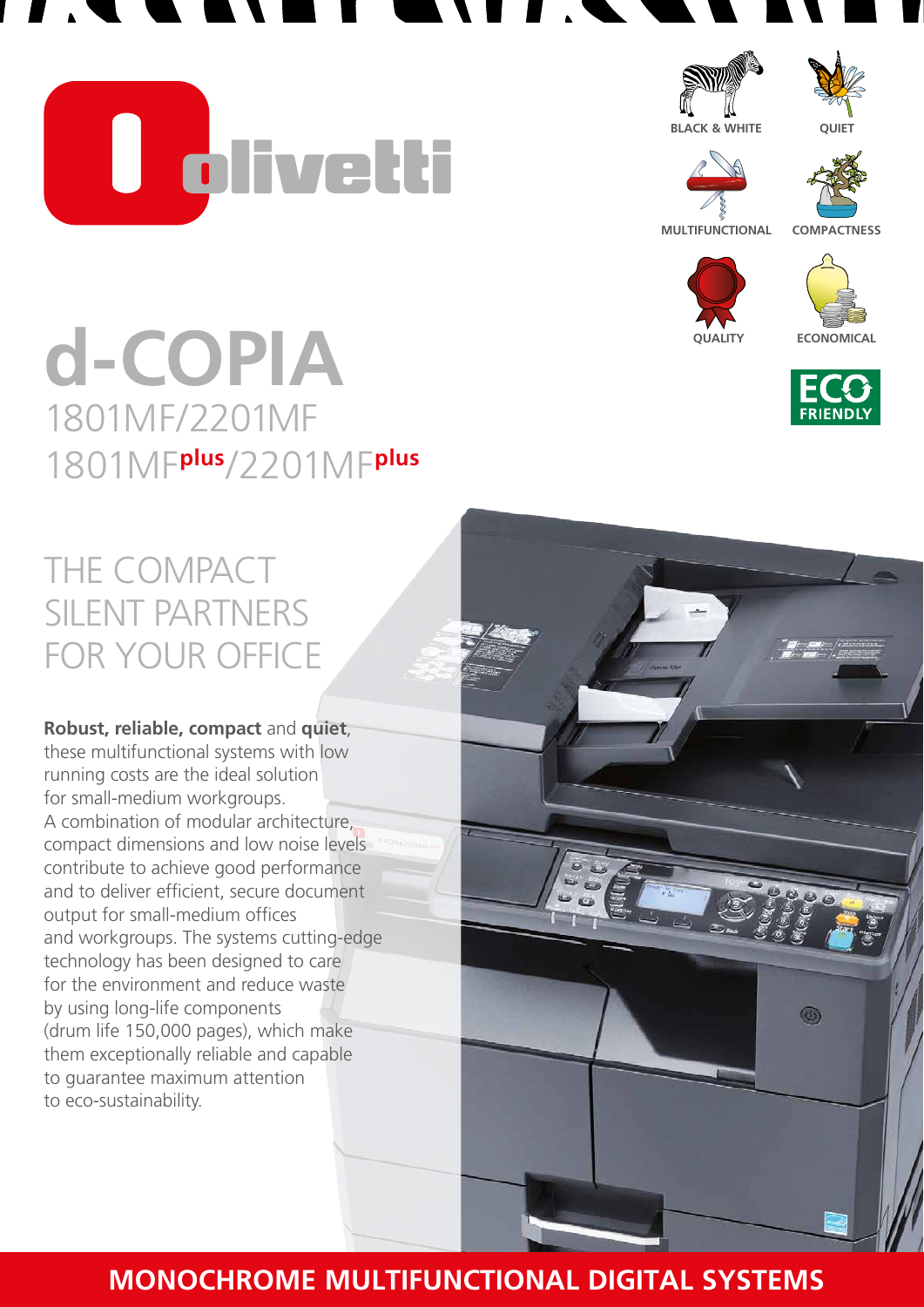## **UP TO 18/22 PAGES IN A4 AND 8/10 PAGES IN A3 PER MINUTE**

**TIME TO FIRST COPY: 5.7 SECONDS OR LESS STANDARD GDI PRINT AND COLOUR SCAN OPTIONAL NETWORK PRINT AND FAX (ONLY FOR d-COPIA 1801MFplus and 2201MFplus) OPTIONAL DUPLEX UNIT FOR COST-SAVING DOUBLE-SIDED PRINTING OPTIONAL 50-SHEET REVERSING DOCUMENT PROCESSOR 600-DPI LASER TECHNOLOGY WITH 256-GREYSCALE STANDARD PAPER CAPACITY OF 400 SHEETS (EXPANDABLE TO 1,300 SHEETS) LONG-LIFE COMPONENTS FOR EXCEPTIONAL EFFICIENCY AND RELIABILITY** 

## **d-COPIA** 1801MF/2201MF 1801MF**plus**/2201MF**plus**

#### **EFFICIENT and VERSATILE**

The new **d-Copia 1801MF/2201MF**

**e 1801MFplus/2201MFplus** multifunctional series are designed to perform all the current business tasks coming up in busy offices. These devices can handle documents up to A3 format, achieve print and copy speeds of up to 18/22 A4 pages and 8/10 A3 pages per minute with an image resolution of 600 dpi and a greyscale of 256 shades, which ensures that your documents are always of impressive quality.

#### **FLEXIBLE and COMPLETE**

The new multifunctional systems can be complemented with a wide range of intelligent functions such as Scan Once - copy Many, rotation sort, margin movement, just to mention a few, making them even more productive. They can be expanded with **network print and scan and with an optional fax unit (Plus models only)**, which can be a useful addition when sharing the device in small teams or departments. Furthermore, the optional duplex unit for double-sided printing, helps to save resources and reduce paper costs.

#### **ID COPY FUNCTION**

Finally, the ID card copy function allows you to copy both sides of an original **ID card in one operation** on to a single sheet and the layout mode enables you to downsize two or four originals to make them fit on to one page.



*Paper capacity up to 1,300 sheets Colour scanner via TWAIN protocol*





*Rapid first-copy time: 5.7 sec.*

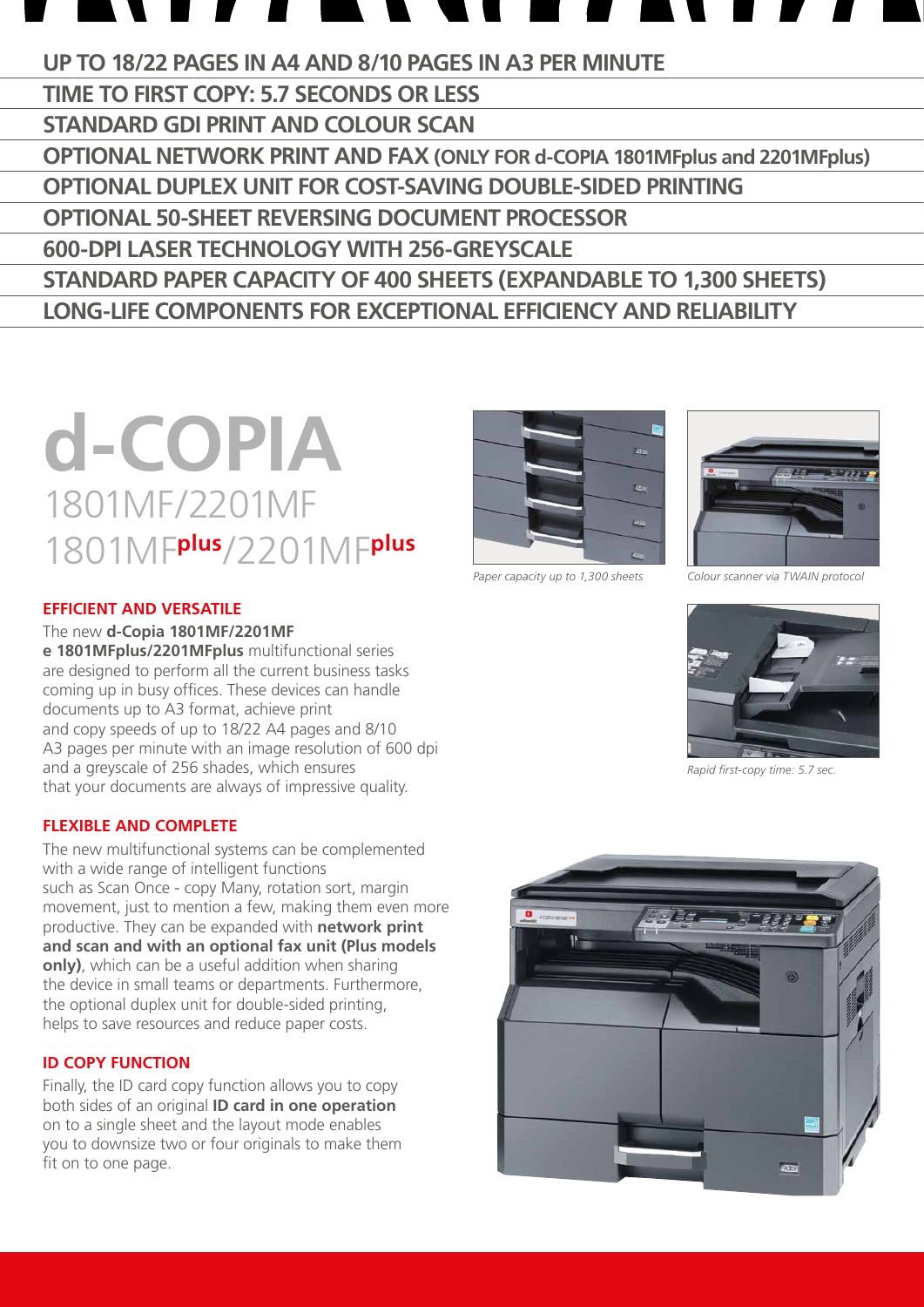#### **PRINT BOX**

An efficient feature when many people share the device is the **standard print box functionality** that enables users to temporarily store a print job. This prevents undesired mixing of printed documents.

## 1801MF/2201MF

Main crucial functions performed: • Print • Copy • Scan



## 1801MF**plus**/2201MF**plus**

Enhanced models with optional network interface and fax function



#### **COMMON TO ALL MODELS**

- **1** Increased efficiency with the optional DP-480 (as alternative platen cover type H) 50-sheet reversing document Processor
- 2. Easy-to-use control panel for quick access **2** to all digital functions
- 3. Optional duplex unit DU-480 **3** saves paper resources
- 4. Standard 400-sheet paper supply can be **4** expanded with up to 3 additional cassettes to max. 1,300 sheets